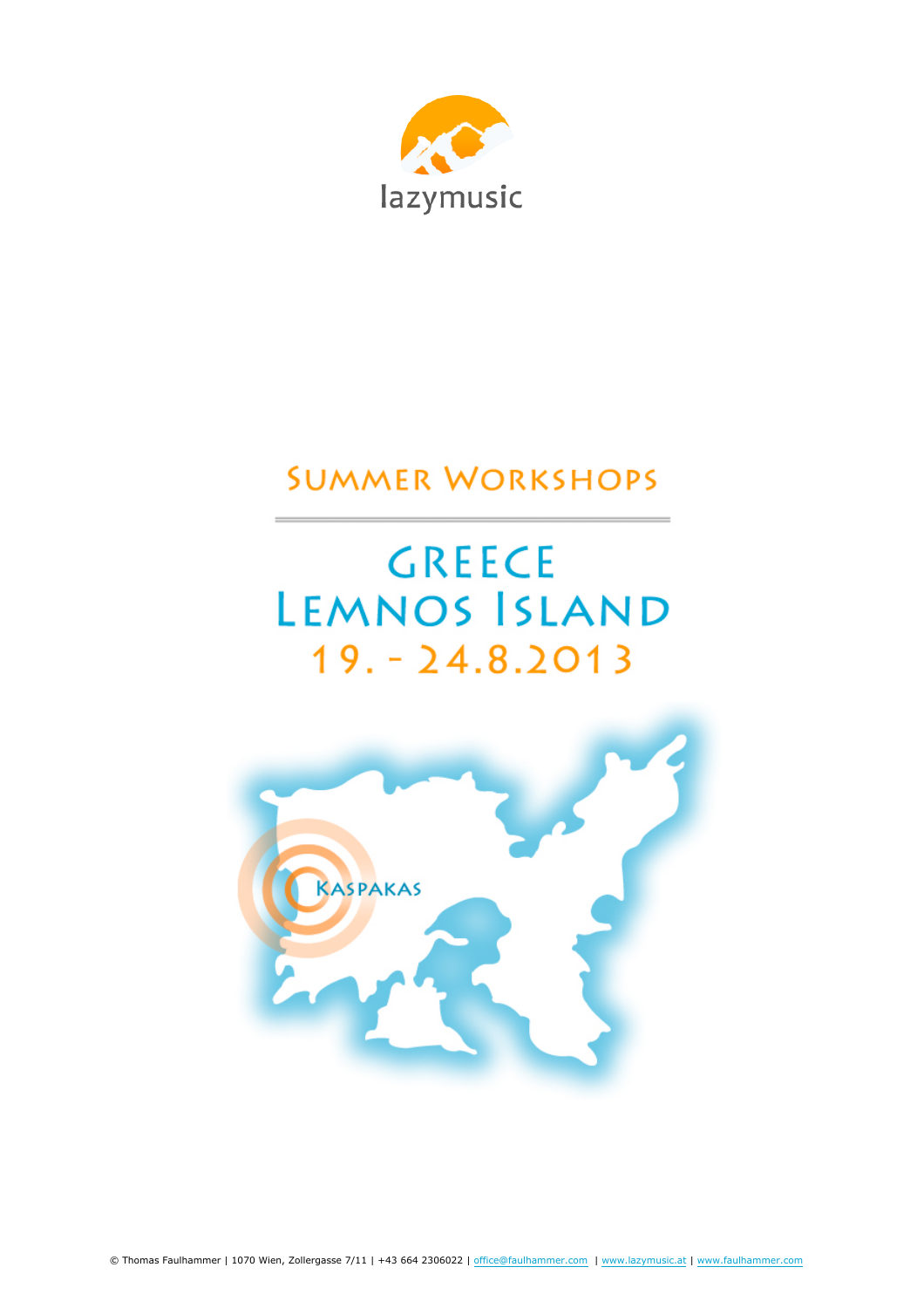#### **Sommer Workshop 19.-24.8.2013**

Music & holidays at the seaside, Vitality through music, Refueling, Letting go, Practice & Learning in the sun and at the sea, Having fun in active and creative vacation.

In a pleasant and relaxing atmosphere this workshop offers more than just education and more than simply holidays. It addresses hobby and semi professional musicians as well as students and professional musicians.

Due to the limited number of 6 participants per instructor, the workshop offers an exclusive education in small groups.

#### **Topics**

The musical core areas of the workshops are: pop, rock, jazz, improvisation, texting and song writing. Playing ensemble and performance practice will be trained in evening sessions.

#### **Instructors**

Thomas Faulhammer & the BEST FRIENDS: Wolfgang Fellinger, Thomas M.Strobl und Aaron Wonesch.

#### **Location**

The island of Lemnos is located in the northern Aegean Sea. The unique island has a size of 447 square meters and has a large historical as well as mythical significance.

The scenic variety reaches from plains, mountains, cliff lines and pictorial sandy beaches to majestic patrician houses in the capital city Myrina.

Up to now, Lemnos has been untroubled by large tourism masses. Here you find Greece in its origin rather than large hotel complexes.

The course location is in Agios Joannis Beach, a long drawn-out bay, close to Kaspakas. It is located approx. 10 minutes from the capital city Myrina and approx. 20 minutes from the Airport.

More information about Lemnos: www.lemnos.info

#### **Instructors**

You will be taught by excellent musicians and educators with dacades of experience in the music business:



### **Thomas Faulhammer**

Instructor, Manager & Organisation **Class: Saxophone/Flute/Clarinet/Theory & Ensemble** (on demand also brass instruments)

**Teaching activity:** Joseph Haydn Conservatory Eisenstadt

**Credits:** Liza Minnelli, Ray Charles, Natalie Cole, Gloria Gaynor, Chaka Khan, Stefanie Werger, Wolfgang Ambros, Rainhard Fendrich, Richard Oesterreicher-BigBand and Viktor Gernot.

See also: www.faulhammer.com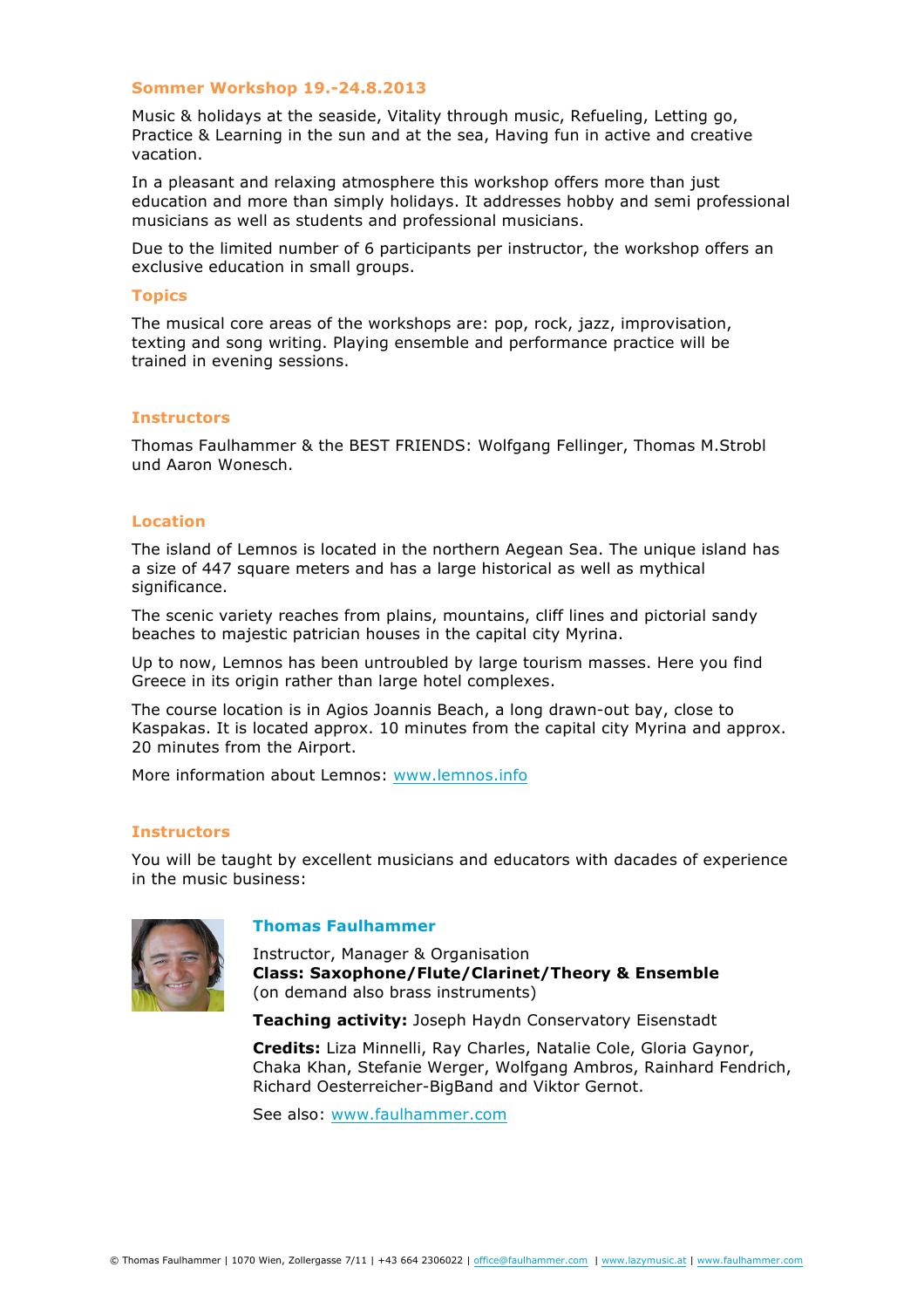

# **Wolfgang Fellinger**

Instructor

**Class: Drums/Percussion & Rhythm-Seminar Teaching activity:** Music school Purkersdorf **Credits:** Pete Art, Monti Beton and Viktor Gernot.



# **Thomas M. Strobl**

**Instructor** 

# **Class: E-Bass & Vocals**

**Credits:** 2 diplomas at the Vienna Conservatory (Musical/Operetta and E-Bass), TV anchorman, active worldwide for the Austrian National Tourist Office, Strobl & Sokal, Steinböck & Strobl, 3 years Ensemble member at the Simpl theater, 11 years with Jazz Gitti (Bass, Texts and Co-production) and Viktor Gernot.



# **Aaron Wonesch**

Instructor

# **Class: Piano/Organ & Ensemble**

**Teaching activity:** Conservatory Vienna – Private university

**Credits:** Tom Jones, Joe Zawinul, Alexander Goebel, 4 years at the Vereinigte Bühnen Wien, Richard Oesterreicher-BigBand, Marianne Mendt, Peter Alexander, Nina Hagen, Chaka Khan and Viktor Gernot.

| <b>Date</b> | <b>Time</b> | <b>Instructor</b> | <b>Location</b> | <b>Activity</b>  |          |
|-------------|-------------|-------------------|-----------------|------------------|----------|
| Mo 19.8.13  | $10 - 12h$  | 4                 | M/S             | Workshop         |          |
|             | 18-20h      | 4                 | M/S             | Ensemble         |          |
| Di 20.8.13  | $10 - 12h$  | 4                 | M/S             | Workshop         |          |
|             | 18-20h      | 4                 | M/S             | Ensemble         |          |
| Mi 21.8.13  | $10 - 12h$  | 4                 | M/S             | Workshop         |          |
|             | 18-20h      | 4                 | M/S             | Ensemble         |          |
| Do 22.8.13  | $10 - 12h$  | 4                 | M/S             | Workshop         |          |
|             | 14-20h      | all               | Port            | <b>Boat tour</b> | optional |
| Fr 23.8.13  | $10 - 12h$  | 4                 | M/S             | Workshop         |          |
|             | 18-20h      | 4                 | M/S             | Ensemble         |          |
| Sa 24.8.13  | $10 - 12h$  | 4                 | M/S             | Rehearsal        |          |
|             | 22.30h      | all               | F               | Final concert    | all & BF |

# **Timetable**

(M=Mandra / S=Sunset / E=Ethnic-Cafe) Subject to change!

**Child care:** Upon request, child care can be arranged during course hours.